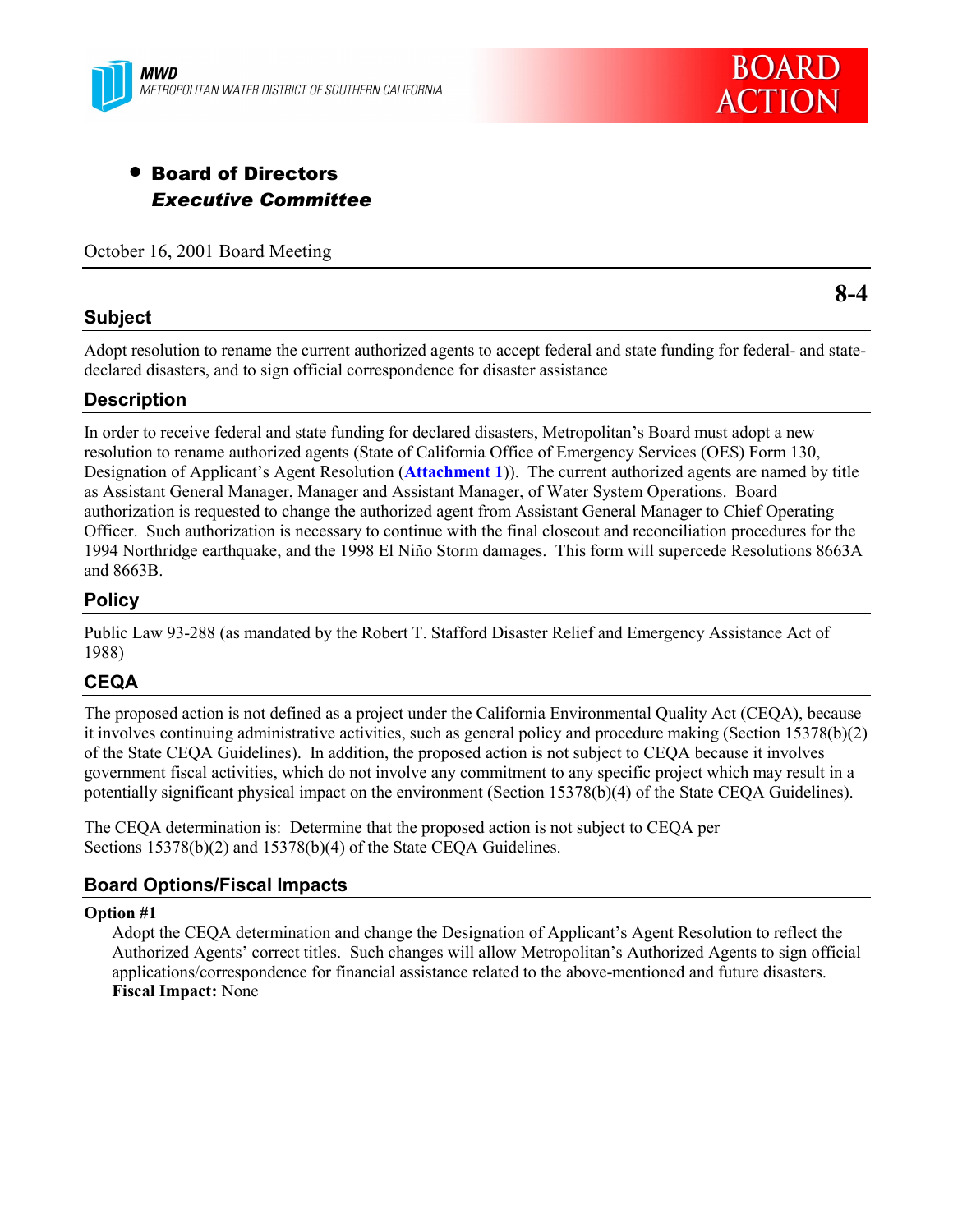# **Staff Recommendation**

Option #1

Widie *Jill T. Wicke*

9/13/2001 *Date*

*Manager, Water System Operations*

stet ഹ

*Ronald R. Gastelum Chief Executive Officer* 9/24/2001 *Date*

**Attachment 1 - Office of Emergency Services Form 130** 

BLA #1316